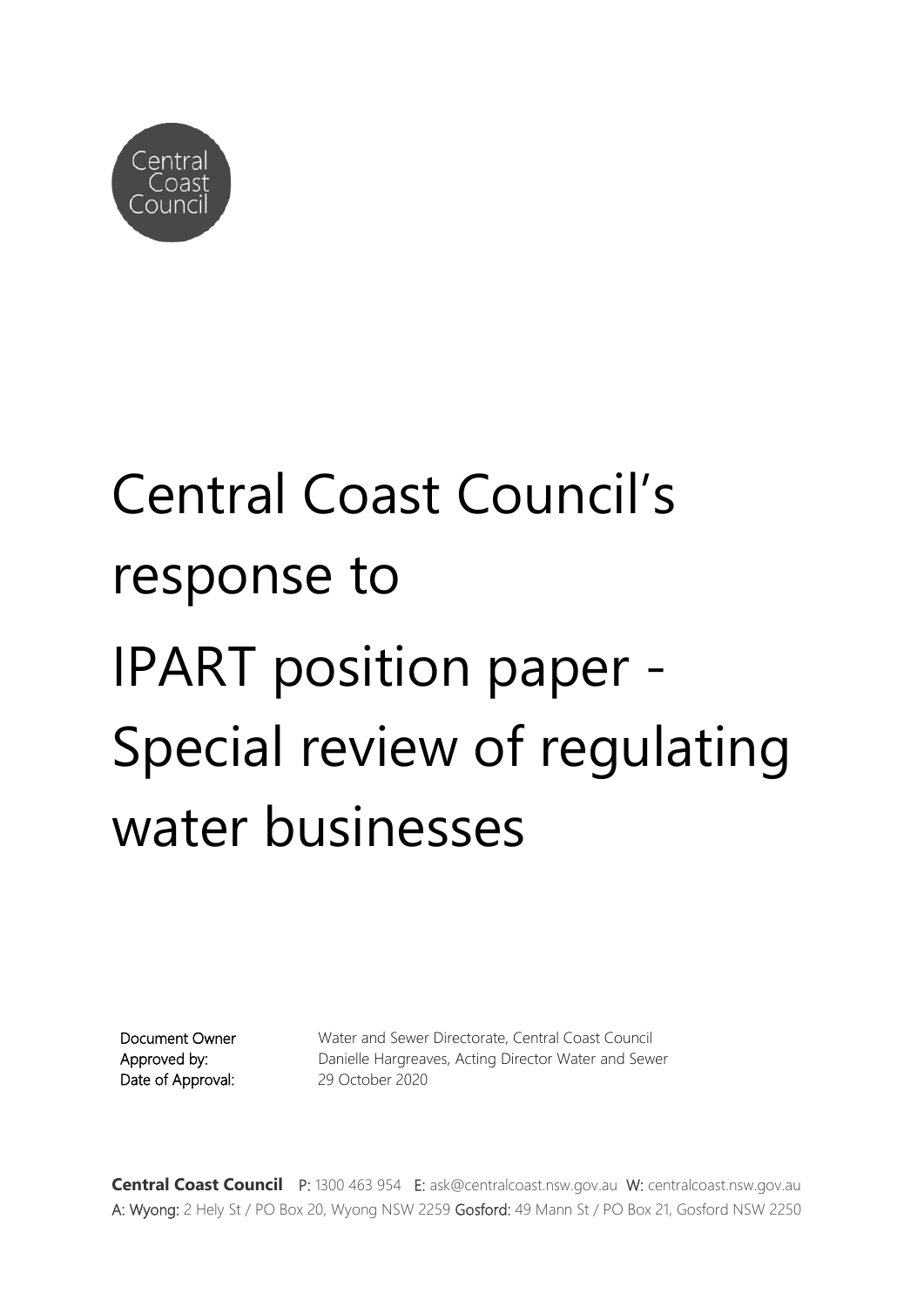### Contents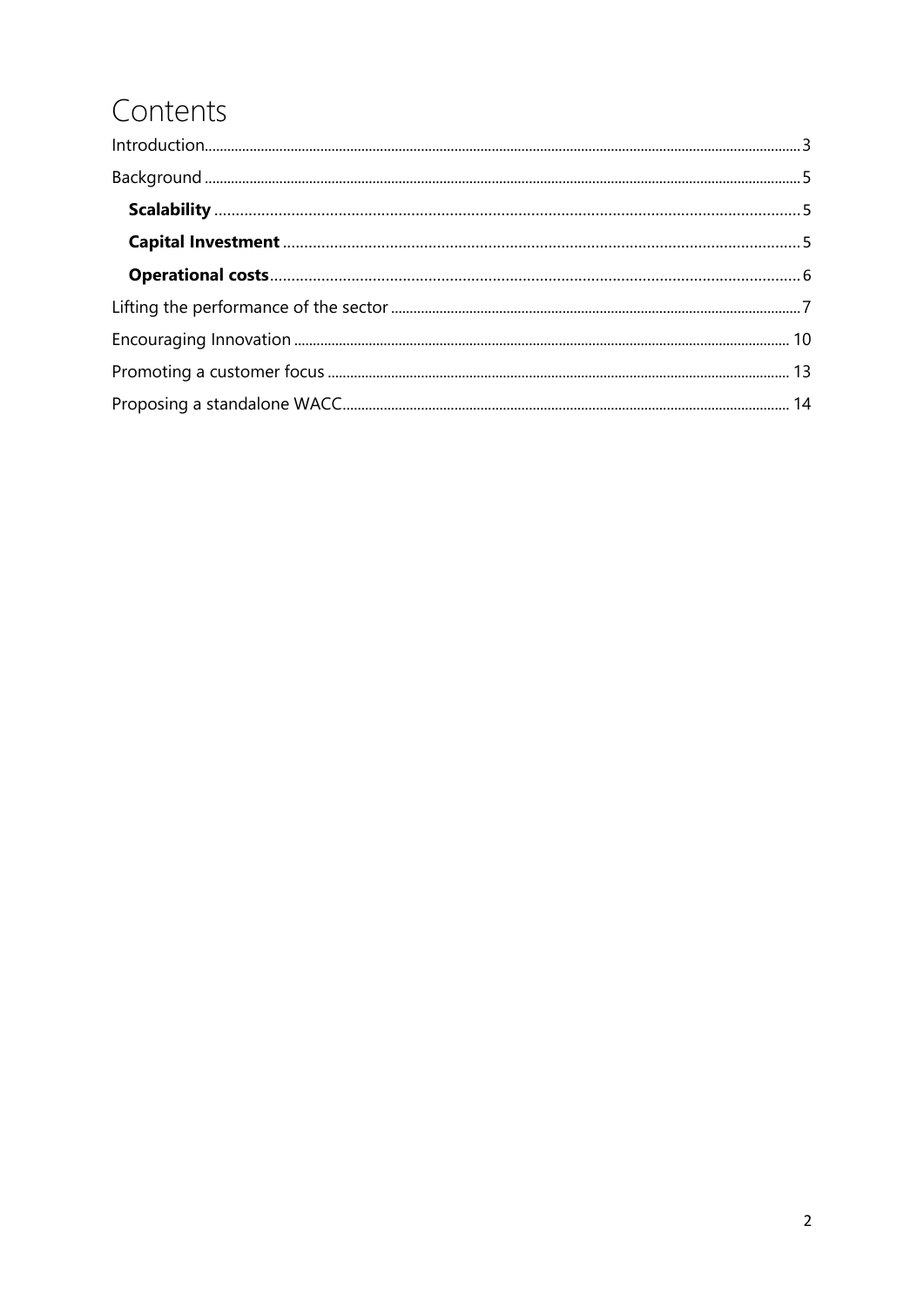### <span id="page-2-0"></span>Introduction

Central Coast Council's (Council) Water and Sewer Directorate provides water and sewer services to the Central Coast community. These services are considered natural monopolies and as such, consumer protection in relation to pricing and delivery of service is regulated by the Independent Pricing and Regulatory Tribunal (IPART). Regulation helps consumers by setting parameters which manage the potential risks of monopoly pricing (such as overcharging or poor service).

There are two main types of regulatory approaches to natural monopolies:

**Cost of service regulation** - prices are set to recover the business's actual expenditures (capital expenditure (CAPEX) and operational expenditure (OPEX)), including a return on investment.

**Incentive regulation** - where revenue or prices are capped prior to the beginning of the regulatory period, if the business reduces costs below the cap it can retain the savings for the remainder of that regulatory period.

The purpose of IPART's position paper is to determine if the existing framework is the right model and can it be improved.

There are many existing and emerging challenges for managing water and sewer infrastructure. For example, ongoing management of the supply/demand balance for water supply requires consideration of:

- growing population
- improving resilience and managing the impacts of existing climate variability and ongoing climate change
- maintaining, renewing and replacing ageing infrastructure
- reflecting changing community expectations and integrating with a circular economy whilst
- keeping services affordable for water customers and minimising costs to ratepayers.

The current IPART regulatory framework ensures:

- 1. Cost reflective pricing for the community
- 2. Community views are embedded into Council's pricing proposal
- 3. Investment in capital works aligns to mandatory standards, is efficient and prudent and
- 4. A level of operational efficiency is identified by the business.

Council welcomes IPART's review on its current regulatory framework and its invitation to respond to the three key areas of:

- Linking performance of the sector
- Encouraging innovation
- Promoting a customer focus.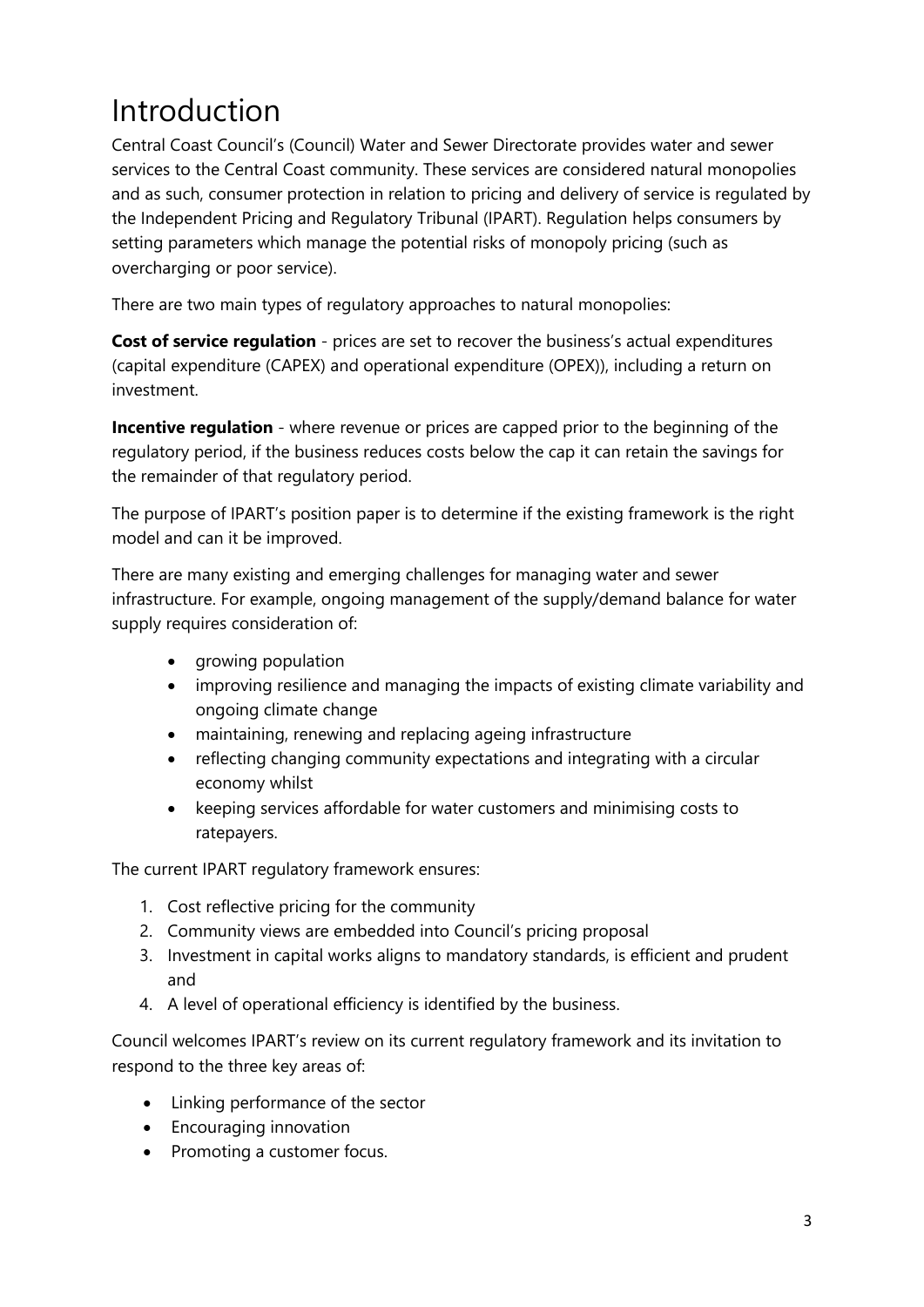**Note:** *Council at this stage does not have any input into the WACC review and would support a 12-month deferral if other industry members agree.*

*It also recommends that any change to the existing framework should be an iterative process.*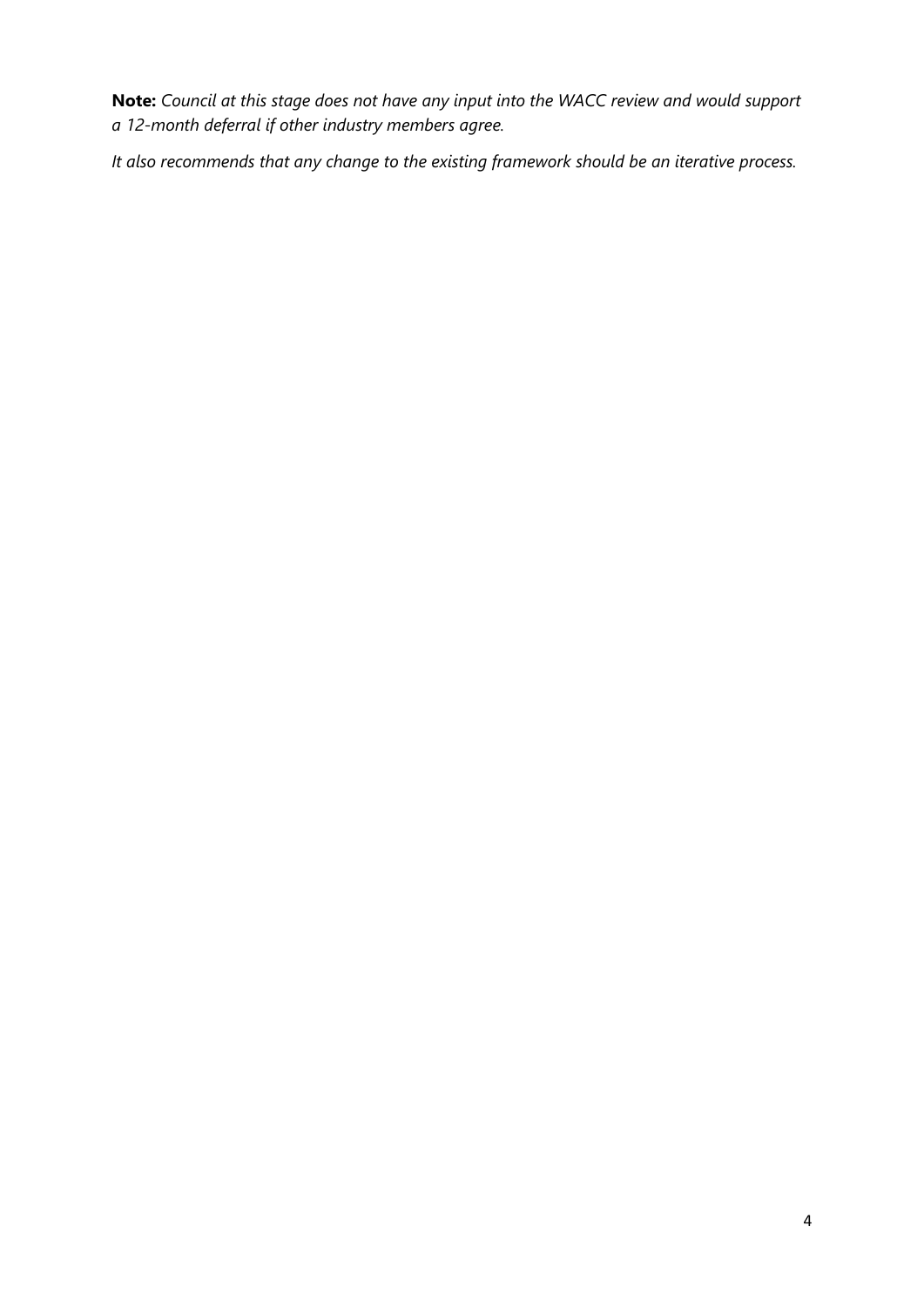## <span id="page-4-0"></span>Background

Central Coast Council is unique in that its water and sewer services are legislated both by the Water Management Act (WMA) and the Local Government Act (LGA). It is a Water Supply Authority that resides with a Council. It is not a standalone business as most other water supply authorities in Australia.

Traditionally, customers view water and sewer as a Council delivered service rather than a separate Water Supply Authority. It is not a State-Owned Corporation (SOC) nor does it have an operating licence.

Hunter Water and Sydney Water are different in that they are standalone businesses and have operating licences that are governed by IPART to monitor performance. All internal services provided reside within the business.

For these water utilities governance is overseen by a board of directors that have industry experience and set the organisation's policies, management and performance. The Board sets the strategic direction and ensures both business and regulatory commitments are met.

Governance for Central Coast Council's water and sewer services is achieved by attaining "Best Practice" legislated by the Local Government Act (LGA) and reviewed by the Department of Primary Industry and Environment (DPIE). Councillors represent their ward and the people who live in it and provide a bridge between the community and the operational aspects of Council. This representation covers all delivered services and is not restricted to water and sewer, therefore their accountability is broad.

#### <span id="page-4-1"></span>**Scalability**

IPART's regulatory framework for Water Businesses include:

- Hunter Water
- Sydney Water
- Essential Water
- Central Coast Council (water, sewer and stormwater drainage services)

The population density within these government areas varies significantly:

- Central Coast approx. 325,000
- Hunter Water approx. 630,000
- Sydney Water approx. 5,000,000
- Essential Water approx. 18,000

Whilst the population served varies, the regulatory requirements of the framework are the same. The current IPART process has become increasingly resource intensive for smaller utilities such as Council that do not have dedicated resources or required economic acumen to respond as the larger utilities do.

#### <span id="page-4-2"></span>**Capital Investment**

Council's Water and Sewer Directorate typically determines its capital investment for its services using the drivers of mandatory standards, asset and service reliability, business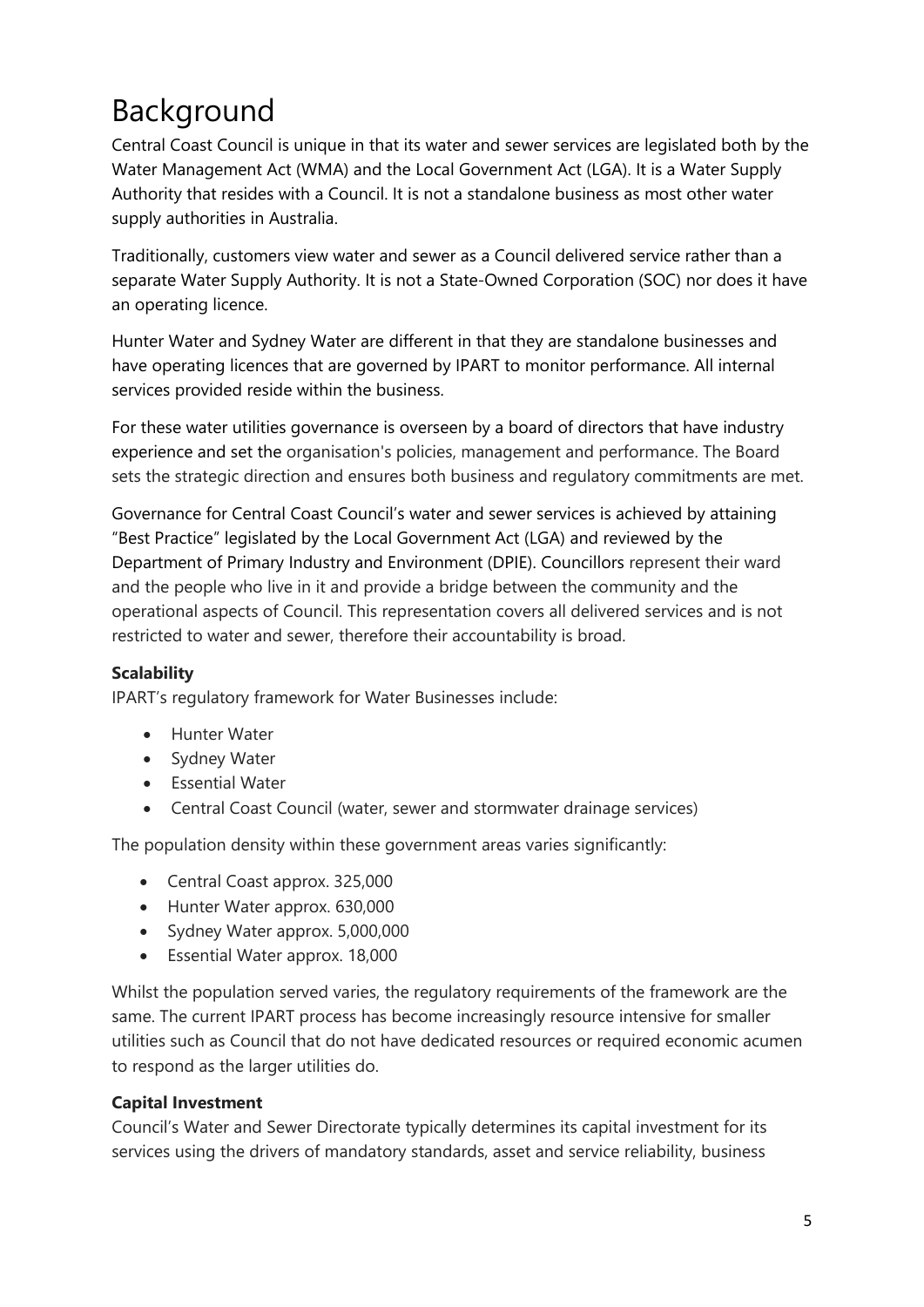efficiency and servicing growth. Mandatory standards mean that the investment must comply with:

- Public health
- Environmental
- Licensing
- Legislation
- Risk

Asset and service reliability investments are asset infrastructure renewals intended to maintain and enhance customer service reliability. These investments align with Council's water and sewer asset management plans.

Business efficiency investments are new assets or asset upgrades intended to reduce operating expenditure.

Growth driven projects typically align with the prevailing Development Servicing Plans.

Investment outside of the above drivers is referred to as discretionary projects under IPART discretionary expenditure framework. This framework allows a business to recover efficient cost of delivery if the community is willing to pay for it.

#### <span id="page-5-0"></span>**Operational costs**

Being a Water Supply Authority that resides within Council necessitates that internal services are shared. The business structure of Council sees business services such as finance, procurement, human resources, information management, customer service, communications, plant and fleet and legal, positioned outside of the Water and Sewer Directorate.

The Water and Sewer Directorate funds the services provided through corporate overhead expense allocation however, the Water and Sewer Directorate does not have direct control of the percentage of corporate overheads allocated or direct control over these business processes to encourage efficiencies. Shared internal resources must be a best fit for all of Council's services, leaving the water business little ability to influence areas outside of its own directorate. A corporate overhead expense is allocated to the directorate. Efficiencies for these services are not managed by the Water and Sewer Directorate.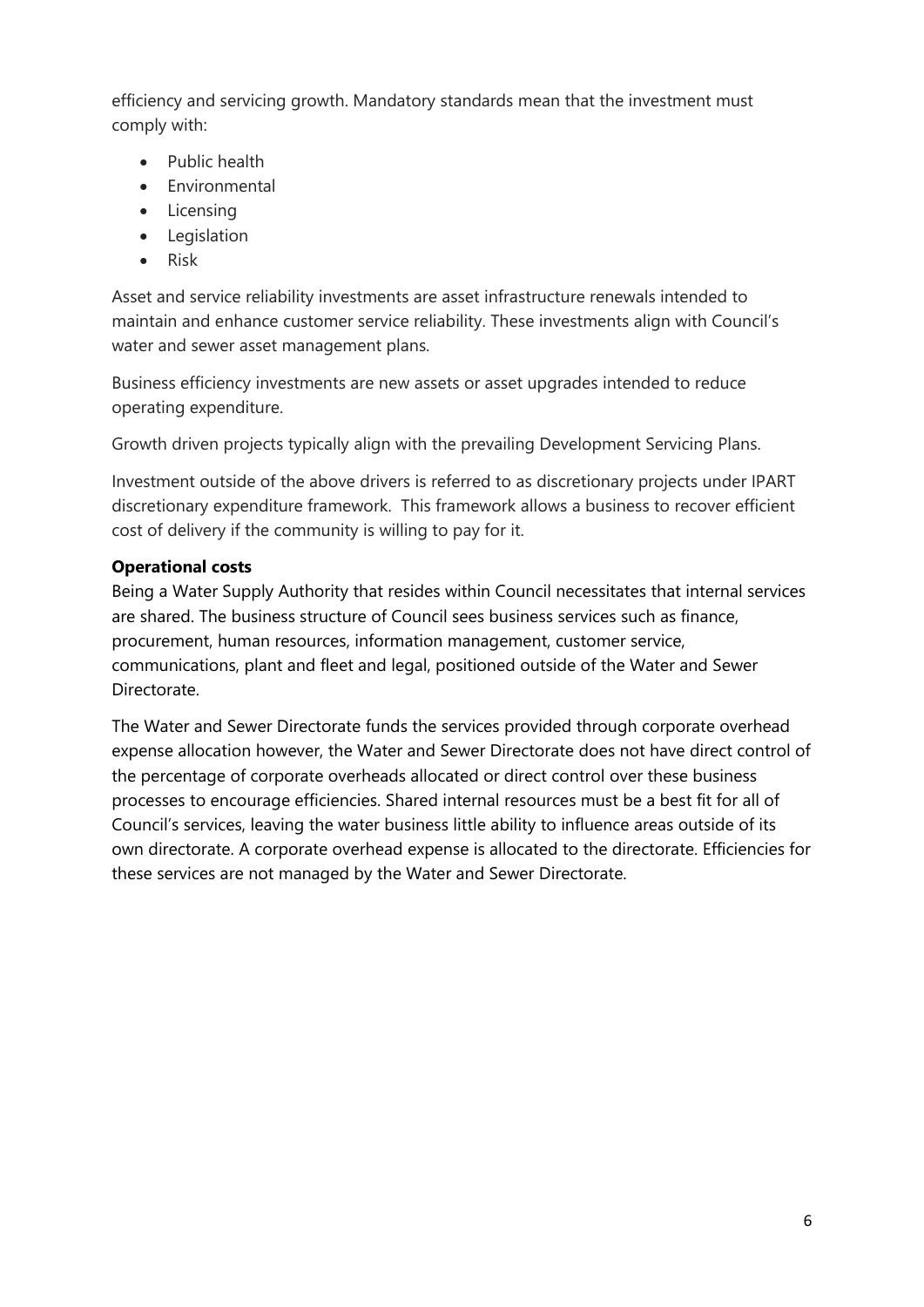### <span id="page-6-0"></span>Lifting the performance of the sector

The performance of the sector is to encourage long term decision making enabling adaption to both climate change and growth. Investments should not be solely based on least cost but also reflect customer preferences, economic value and better demand management practices.

Lifting the performance of the sector as identified in IPART's position paper provides consideration of the following:

- 1. The regulatory environment and demands placed on business to comply with managing future water demand (Integrated Water Cycle Management).
- 2. Accountability for the business for the delivery of its outcomes to the community. This includes the sharing of risk (e.g. Council greenhouse emission targets and Climate Change Policy).
- 3. Understanding the businesses holistic regulatory obligations and their impacts to delivery and cost.
- 4. Engagement by IPART with Councillors to ensure understanding and support.
- 5. Flexibility in price setting. This could include revenue cap or weighted average price caps as opposed to price caps (with consideration to price volatility).
- 6. Introducing incentives in water conservation (leakage detection) by way of revenue adjustments at next pricing proposal equalling the value of the water saved and vice versa.
- 7. Refocusing capital expenditure, currently based on improvement of outcomes measures to one of delivery and meeting customer expectation (e.g. onsite electricity generation business efficiency projects); Council adopted reduction of CO.
- 8. Encouragement of offering a higher level of service to customers who opt in to projects that offer increased environmental performance.
- 9. Review of other regulatory models such as PREMO (performance, risk, engagement, management and outcomes/service standards)<sup>1</sup>.

### *2. What mechanism can we put in place to ensure business are accountable for the process, series and outcomes they deliver to their customers and community*

There is a myriad of regulatory and community outcomes that Council's Water and Sewer Directorate is obligated to deliver for its services. There are also risks associated with this delivery which are managed by the Water and Sewer Directorate in relation to the Australia Drinking Water Quality framework. These risks relate to volume risk – the risk from changes to volumes of supply or changes in consumption, as well as risks associated with the distribution and treatment of water in relation to:

- Structural characteristics
- Operating capacity

1

<sup>1.</sup> Using this model, it is not possible for the water business to prepare submissions without meaningful customer engagement with those concerns reflected as outcomes valued by their customers. Linking the rate of return to the ambition in the pricing proposal which should focus on delivering outcomes sought by customers. It also recommends that the business be accountable for discovering customer preferences and how they will be delivered. The PREMO method makes the customer not the regulator central to the submission.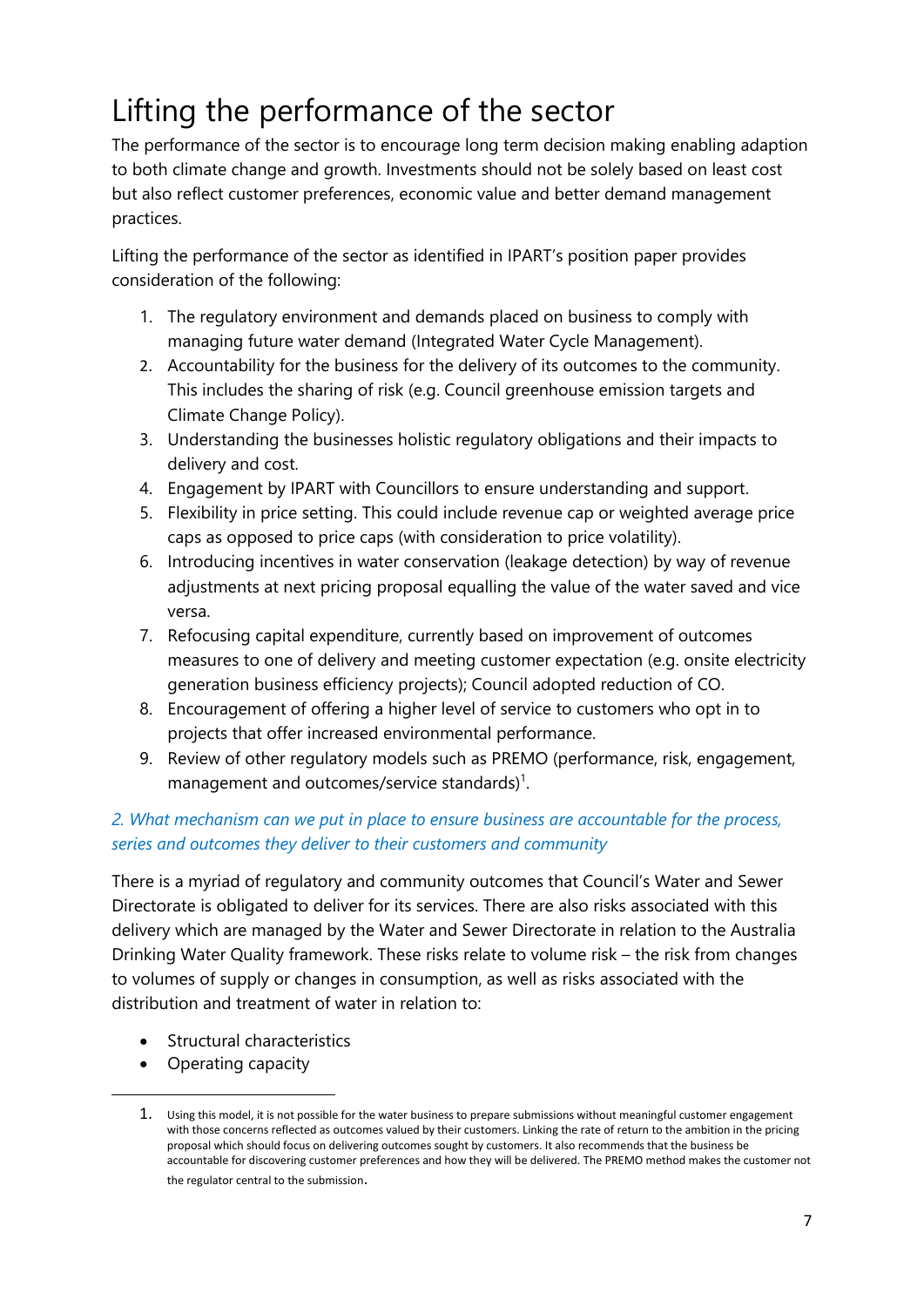- Topology
- Operating features
- Network elements associated with expected system demand
- Current and forecast demands
- System resilience
- Dam safety
- Water quality
- Security
- Discharges to the environment
- Algae blooms

In order to manage these risks and deliver on its regulatory and community outcomes, the existing regulatory framework is used to review expenses and provide revenue using the Building Block Model (BBM). The revenue provided assumes most of the risk is borne by the Water Supply Authority. Setting revenue too low impacts services, reduces outcomes, reduces investment and increases risk. Setting revenue too high can gold plate assets, over charge the community and influence efficiency.

Performance objectives defined in the SOCs operating licences feed into the prices set for the SOCs. In the absence of operating licence conditions, the link between prices and performance objectives is less direct and provides an opportunity for competing objectives from different regulators.

The PREMO model uses both reward and penalty as mechanisms to ensure accountability. The model rewards businesses that are leading and ambitious and penalise businesses where performance is determined as basic. The mechanism uses the level of return a business receives. For smaller water utilities, a lower rate of return (below market) could compromise the relationship between investment and risk.

Linking the delivery of community outcomes with the return on regulated equity is based on the premise of a standalone business with a board of directors having industry experience. PREMO places emphasis on the **M** for Management it asks if the business has provided evidence that there is senior level, including Board level, ownership and commitment to its submission and its outcomes.

Council would be interested to understand how the model could be adapted to its structure and impacts on its rate of return.

Competition by comparison is a useful tool for reputational incentives, however it is not the only tool to be considered. Key mechanisms for accountability should also focus on delivery, outcomes to performance and efficiency.

- Delivery adjustment to the regulated asset base, incentive to deliver
- Outcomes linked to performance, delivery and risk management
- Efficiency step changes, improved practices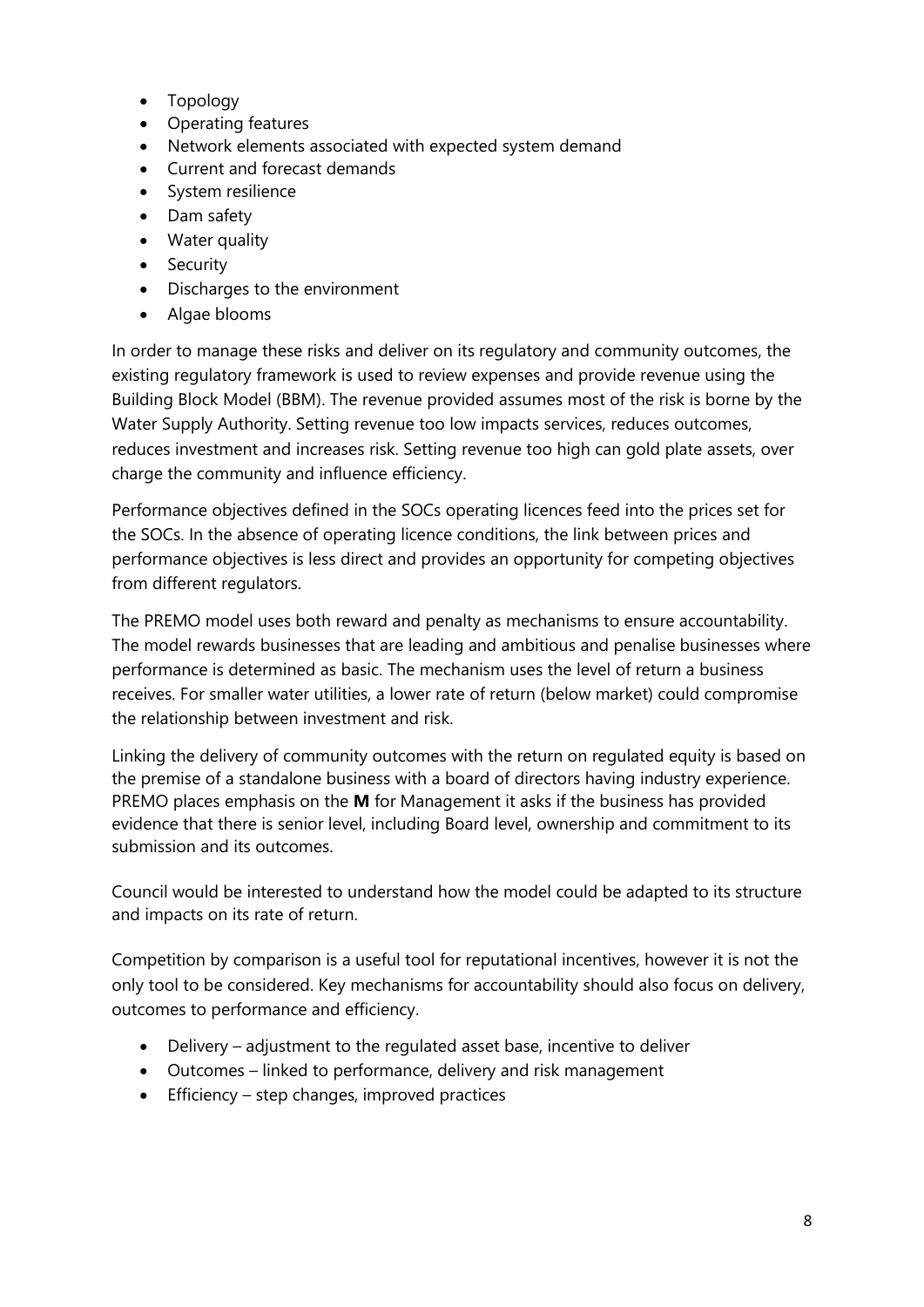### *3. How can we better coordinate with other stakeholders (including Government strategic water plans and the requirements of other regulators) to help lift the performance of the water sector.*

A better coordinated approach with other stakeholders and regulators would be welcomed by Council. It would allow for greater transparency of regulatory demands placed on the water business. Included would be NSW Environment Protection Authority (EPA in respect to licencing and environmental performance) Department of Planning Industry and Environment (DPIE) in relation to Best Practice and delivery of IWCM, Bureau of Meteorology in respect to business performance and NSW Health with respect to public health outcomes. In the absence of an operating licence for Council's Water and Sewer business, the minimum performance requirements from the above regulators should be overlain and rationalised as an input to the Council's pricing proposal.

Part of the Council's pricing proposal should also specify regulatory costs, requirements and constraints to meet regulatory standards. A requirement for regulators to prepare a response to the pricing proposal would enable clarity and an understanding of Council's financial constraints and obligations. IPART being aware of all the regulatory priorities would also provide an understanding of business impacts on expenses.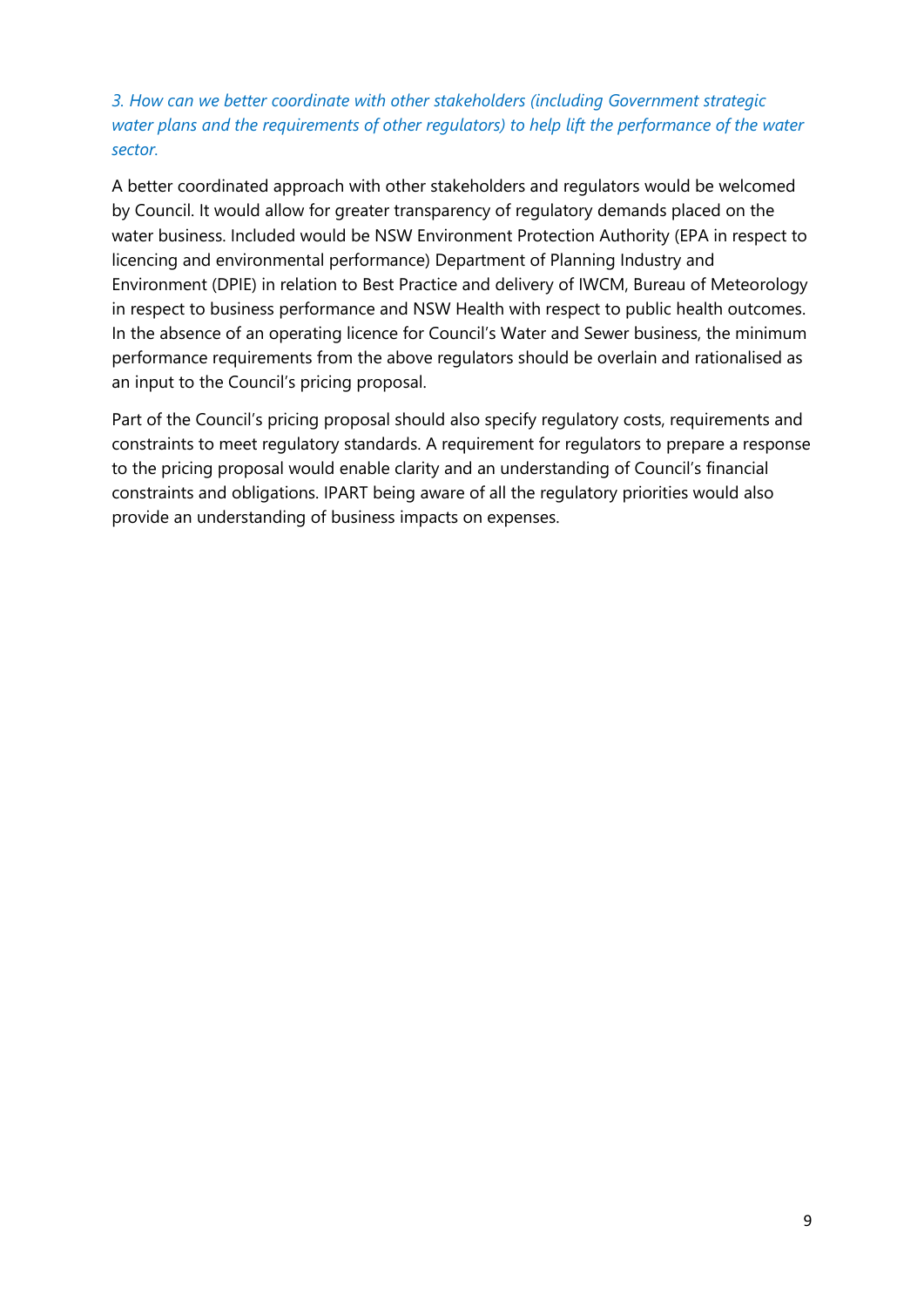### <span id="page-9-0"></span>Encouraging Innovation

The current regulatory framework uses the building block framework which reviews:

- Proposed expenses (reviewed for prudency and efficiency)
- Sets revenue requirements that a benchmark business would need to deliver its services
- Provided financial incentives for a business to reduce costs (Efficiency carryover mechanism)
- Long term planning
- Development of a discretionary framework (allowing the business to recover efficient costs of achieving an outcome above the regulated revenue)
- Customer surveys by IPART comparing performance and
- Provision of the WACC for the rate of return for efficient and innovative investment.

Currently proposed business investments are based on key projects in a bottom up approach. Often resulting in focus being placed on key projects rather than an aggregate approach which defines investment via envelopes of funding. This approach creates a culture within Council and its customers that IPART has approved or disallowed projects for the next determination period and creates additional challenges when preparing annual budgets within the next determination period.

### *4 Should we use a broader range of incentives to encourage innovation? If so what would these be? For example, competition by comparison.*

Council agrees that there should be a broader range of incentives to encourage innovation and would support the concept of explicit funding for projects that would not otherwise occur under price controls. Competition by comparison should not be the only one considered. The capital works programs should not just be about least financial cost and meeting mandatory standards. It should also include incentives for innovation where the return on investment may not be realised in the short term but rather considers future water reuse and restorative solutions. A lack of investment now may incur increasing costs substantially over coming years. A business would need to show investment with solid business cases for innovation, to be granted explicit funding. This would also need to be linked to the Integrated Water Cycle Management which defines strategies for water security.

### *5 Does our discretionary expenditure framework create the right incentives for the business to pursue (and deliver) service outcomes above mandatory standards*

It is understood that investment in innovation could be funded via the discretionary framework where communities "willingness to pay" is considered. Large investments in innovation needs to consider future generations where costs should be shared across the life of the asset.

The current discretionary expenditure framework poses some difficulties to the water business. Any projects/programs/initiatives that promote business efficiency or innovation generally need to demonstrate a return on investment within the determination period, where the funds were spent (to be assessed in the end of determination review).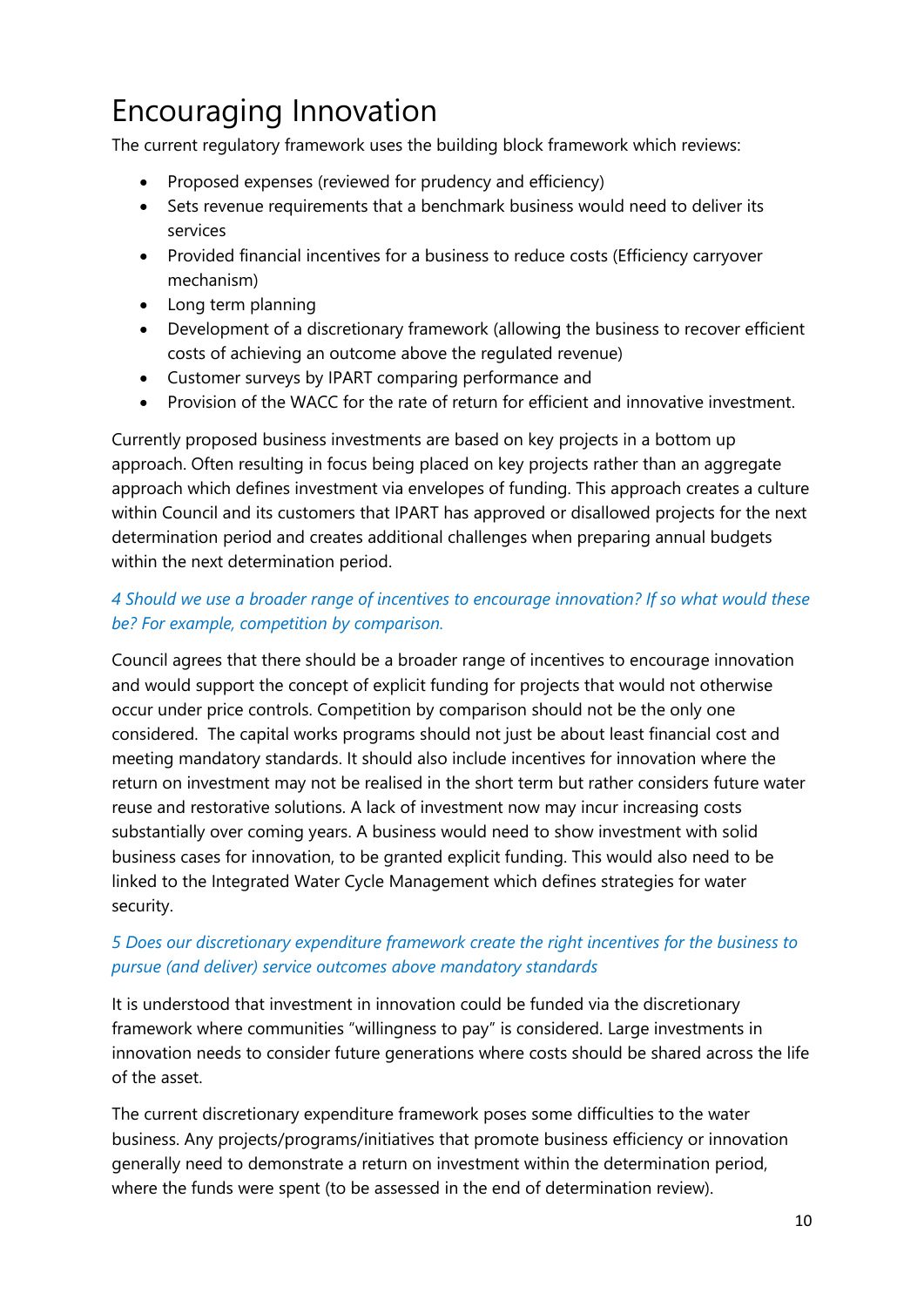The current propose, determine, review method makes it difficult for the water business to demonstrate longer term gains (financial or economical), when the business is being assessed in short periods (4yrs).

For example, if the business implements an efficiency project and can't realise those efficiencies within that determination, the business runs the risk of the expenditure being deemed inefficient disallowing the expenditure to be rolled into the RAB. This can act as a deterrent to businesses undertaking investment in new and innovative efficiency options.

Innovation based on explicit funding would be supported by Council's water business, it provides an avenue for investing in future circular water life cycle strategies in alignment with the circular economy. Agreed frameworks to assess and monetise benefits of investments outside of the water businesses asset base need to exist to provide certainty for developing business cases for projects that contribute to liveability and sustainability outcomes.

In addition, innovation should not be restricted to future asset augmentation. Council's Water and Sewer Directorate is a business within a Council. To change the profile of the internal structure requires an investment in both people and systems resulting in an increase in the operational expenses. Using the existing "base-step-trend' when setting operational expenses limits the ability for future efficiency gains in this area.

### *6 What changes should we make to our review of the business's actual and proposed expenditure? For example, what information should we require from businesses and where could we credibly incorporate more benchmarking into our expenditure review process?*

Traditionally Council (for its operational expenses) within the regulatory framework uses a "Base-step-trend" approach. This reviews what operational expenses were used last time with a view to prudency and efficiency. This approach however can be restrictive especially for those costs that are a one off (COVID-19, flooding, bushfires) or costs that fall outside operational base expenses. This occurred in the last determination where funding for the tunnel inspections were disallowed and not considered part of base OPEX. Council's Water and Sewer Directorate, understanding the risks of failure and safety, covered these additional costs to mitigate risks.

The current method can assess a reduction in expenditure as an efficiency if service levels remain stable. The method doesn't allow for the long-term realisation of stopping or pausing a function. For example, low or minimal investment in maintenance sees no real service delivery impact to the customer in the short term, however it reduces the life of an asset and increases failure rates in future determinations leading to increases in expenditure.

Using the average expenditure over the determination period as a base line as opposed to a single financial year (penultimate year approach) would create a more realistic paradigm of the business's expenditure requirements especially in areas where costs can fluctuate (weather).

The "base-step-trend-approach" needs to consider intermittent costs and sharing the revenue risk with customers in order to maintain the assets and provide the expected outcomes.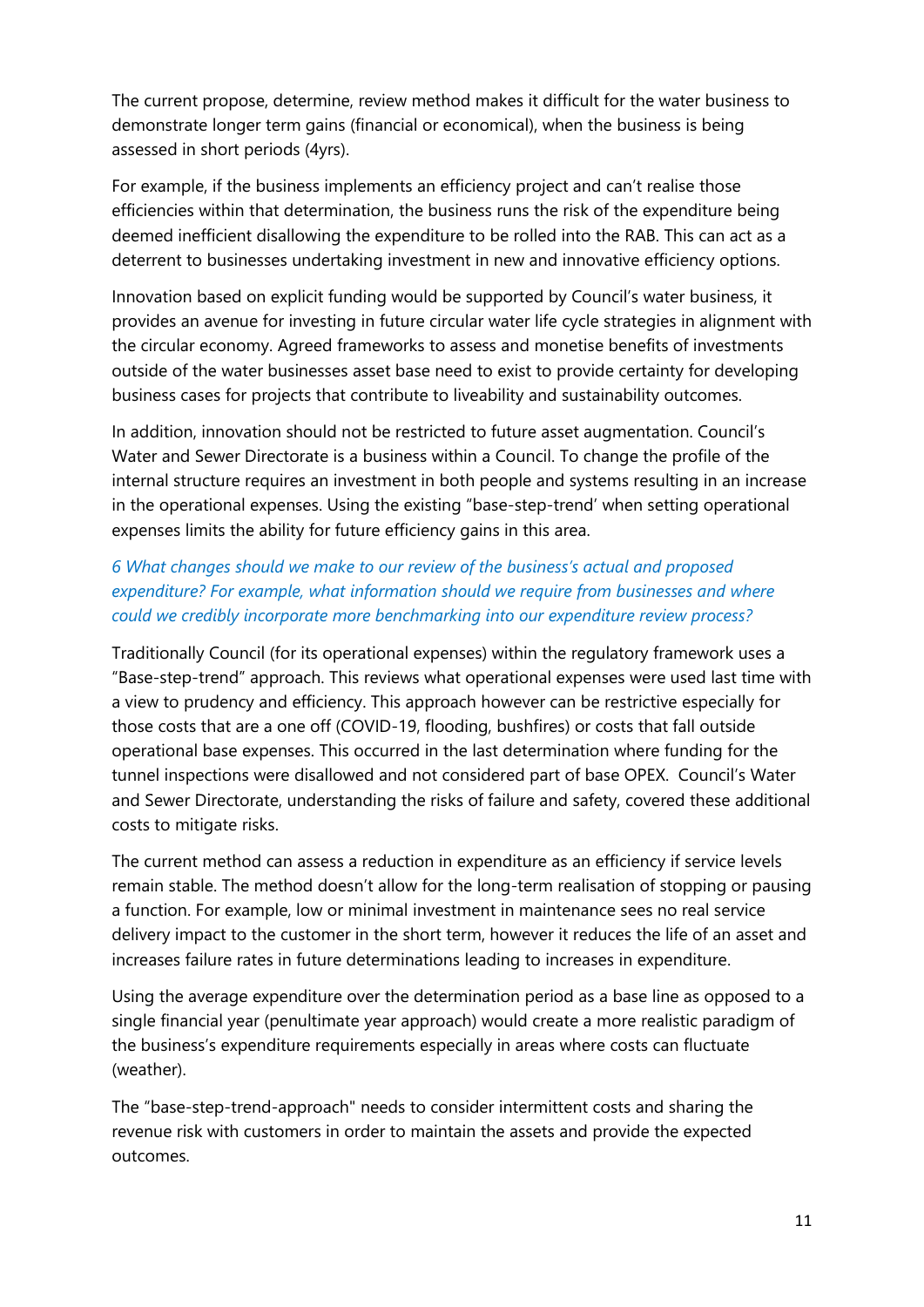In relation to capital investment, an envelope approach would be welcomed where investment is determined using a top down approach. Using this approach, expenditure would be at the discretion of the business with consideration to consumer preferences, changes in regulatory requirements and ongoing asset risk prioritisation, consistent with Asset Management Plans and Business Strategies.

In relation to incorporating more benchmarking into the review, Council would welcome benchmarking based on size and scale and unit cost benchmarking based on defined metrics with like for like businesses. Currently there is inconsistency in relation to pricing outcomes by comparison to other larger water utilities. It is understood that the pricing is directly reflective of the required revenue to service the business. However, Council does not have the same internal structures for the delivery of said services and its expenses are influenced by costs beyond its control.

The PREMO model promotes under performance and over performance payments. Over performance payments are set by frontier shifting performance. In relation to scalability and structure of Council's water and sewer business, would this create inequity in relation to standalone water utilities where total control over all aspects of the business are managed?

*7 What changes to our approach would enhance efficient new entry and competition in the supply of water and wastewater services?*

No comment on this question.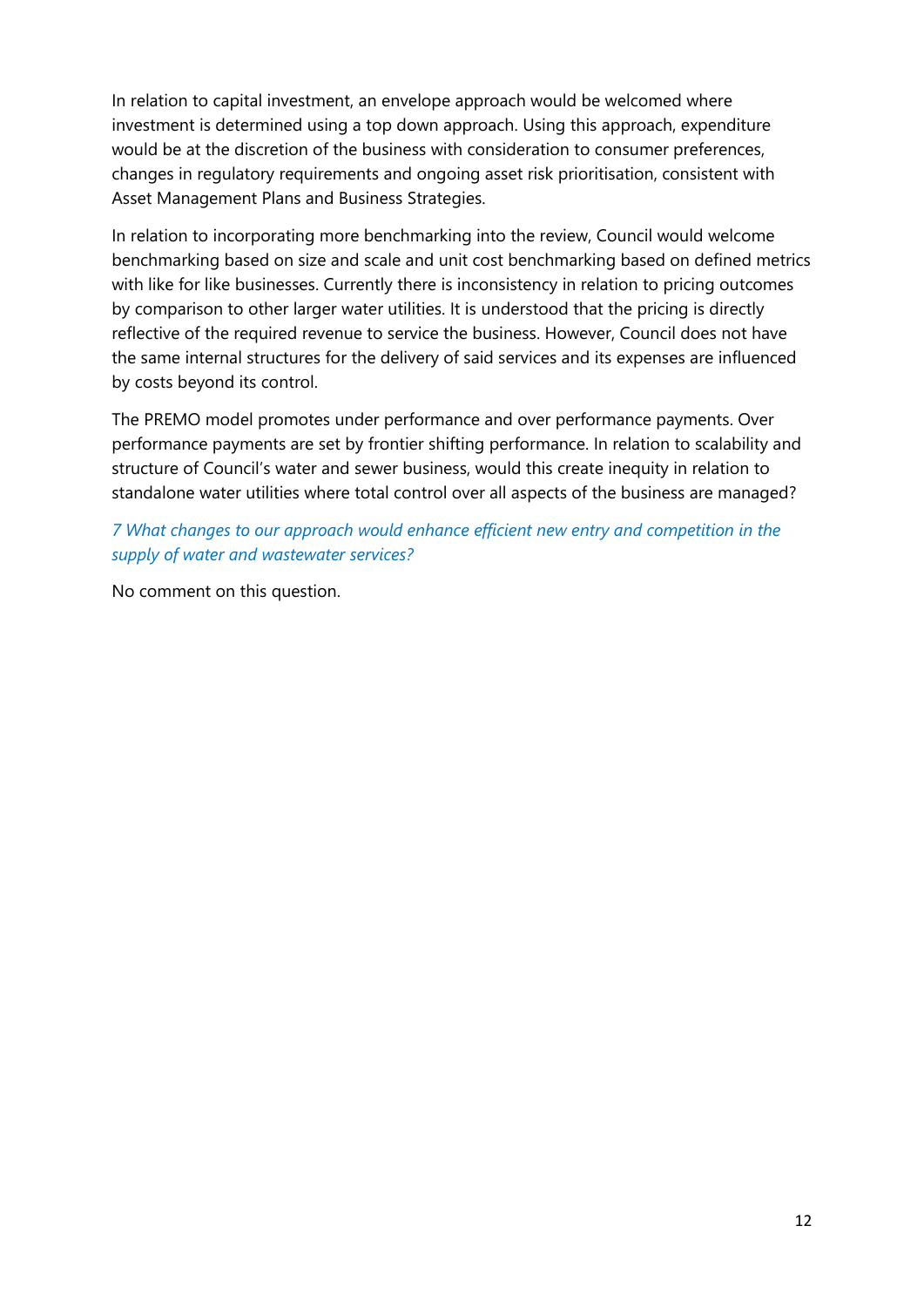### <span id="page-12-0"></span>Promoting a customer focus

The current framework replicates as far as possible outcomes within a competitive market. These outcomes are predominantly driven by customer preference and the business to delivery on those preferences. The exception being the difference between short term and long term investments which may require a balance between the business and IPART.

Council is improving its customer engagement and understanding that it is cornerstone to the proposal in reflecting prudency and reflecting what the customer preferences in aspects of the delivery. The outcomes focus on:

- 1. Price
- 2. Price structure
- 3. Asset performance
- 4. Minimisation of outages
- 5. Expenditure performance improvements

Council listens to the community views and ensures the outcomes are reflected in delivery of service and service standards. Council agrees that customer engagement should be embedded into business as usual so information can be collected and reviewed each year to ascertain community changing values and preferences.

Council's Water and Sewer business, being a "Water Supply Authority" within a Council, participates in Council's corporate community strategic plan. This plan also provides extensive engagement with the community during its preparation and implementation over its development. The plan is in place for 10 years and covers the high-level engagement on what the community needs and wants for its region.

#### *8 What level and type of engagement are customers looking for from water businesses?*

It is expected that the local community has a say in the pricing proposal. This is especially important to cost, service, reliability, security, willingness to pay and value for money. Community engagement should be embedded in business as usual and at a minimum occur annually. Consultation should be open and transparent. Council has a Corporate Engagement Framework that must be used in the development of all community engagement programs. This is aligned with the IAP2 Framework Public Participation Spectrum which includes:

- 1. Inform
- 2. Consult
- 3. Involve
- 4. Collaborate
- 5. Empower as well as
- 6. Educate

#### *9 How do we provide the right incentive for the businesses to genuinely engage with their customers, understand what they want and incorporate this into the heart of their operations?*

Water price regulation as seen in the UK, is moving from frameworks that focus on incentivising cost efficiency and efficient pricing structures, to better engagement with